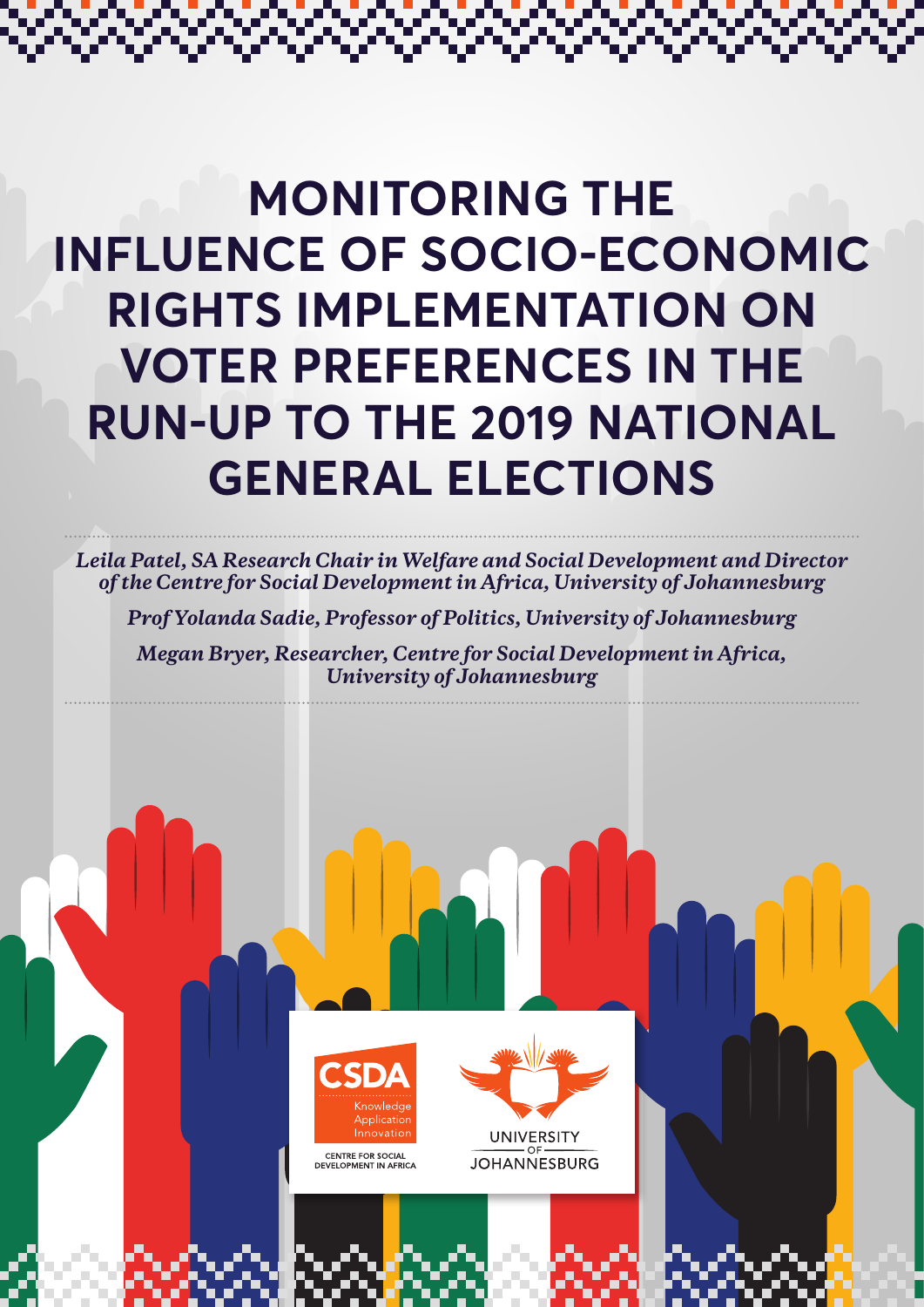## **INTRODUCTION**

Ake (2000:75) argues that the legitimacy of democracy in Africa depends on how it relates to the social experiences of people and serves their social needs. Loss of confidence and public trust that democracy as a system of government will yield these returns could lead to lower levels of participation in elections, voter apathy, declining trust in political parties and political leadership, unlawful protests and violence, and disinterest in holding governments accountable.

Despite some declines in participation in elections over the past twenty years in South Africa, three quarters of poor people in a CSDA study (Patel et al 2014:6; Sadie, Patel and Baldry 2016; Ismail and Ulriksen 2017) had voted in previous elections because it would 'make things better' and 'because it is their democratic right'. Seven out of ten respondents participated in local government ward meetings because it would bring about community change. While most respondents (90%) had knowledge of their democratic right to health care, food and water, education, adequate housing and social security (i.e. social grants for persons with disabilities, older persons and children), a third were less sure that these rights would be protected should another political party win the elections. Social grants had some influence on how poor people voted, but party identification, party loyalty, rational-choice reasons for voting, beliefs about the protection of rights, ratings of government performance and perceptions of corruption were significant predictors of voting behaviour in two poor urban communities in Gauteng and one rural community in Limpopo. Although this research was the first on the voting behaviour of poor voters, it was restricted to three communities only, which limited the generalisability of the results.

Service-delivery failures have been cited as the reason for loss of confidence in the ruling party from an all-time high of 70% in 2004 to 54% in the 2016 local government elections. Across various social sectors, capability failures in the delivery of rights-based services and entitlements, political interference in the administration, allegations of corruption in the award of tenders, disregard for the rule of law and failure of leadership are cited as underlying the loss of confidence in the ruling party. As the election is drawing nearer, service-delivery protests are increasing in local communities in a context of high joblessness, a lack of economic growth and the rising cost of food and daily necessities. Significant leadership changes occurred in the governing party at the end of 2017, which may also have an impact on voter preferences. These factors, coupled with increasing electoral competition, suggest that the 2019 national general election is likely to be a watershed election for democracy in South Africa.

If a shift is indeed occurring away from party loyalty and party identification as the main factors influencing voter preferences, it is likely that the implementation of socio-economic policies that will lead to real improvements in people's lives will feature more prominently in voter preferences. In light of this scenario, we pose the following question: to what extent are government performance in the delivery of socio-economic rights, perceptions of corruption and issues of governance likely to influence voter preferences in the run-up to the 2019 national general elections? For the purpose of the study, we look specifically at the effect of social grant receipt, an important aspect of socio-economic rights implementation in view of South Africa's very high coverage of cash transfers and the constitutional right to social assistance.

## **AIM OF THE RESEARCH**

The aim is to monitor how socio-economic rights are likely to shape voting behaviour in a constitutional democracy and in an upper middle-income country that has a fairly well-developed welfare system. The findings could contribute to dialogue and public engagement with stakeholders on issues of social policy implementation, ethical governance and the importance of participation in elections to safeguard the quality and the legitimacy of democracy (see Schultz-Herzenberg & Southall 2014).

## **RESEARCH PLANS**

Three national cross-sectional surveys were planned for the period October 2017 to October 2019. The first wave of data was collected in October 2017 and is referred to as Wave 1 in this research brief. The findings emerge from a random and nationally representative sample of 3447 potential voters. Ipsos Public Affairs, a marketing research company, collected the data on behalf of the CSDA. The sample consisted of metropolitan and rural areas stratified in terms of age, gender and ethnicity. Six survey questions supplied by the CSDA were included in Ipsos's Khayabus survey, which is conducted between October and November each year. The data was analysed by the research team with statistical support provided by Jaclyn de Klerk from STATCON at the University of the Johannesburg.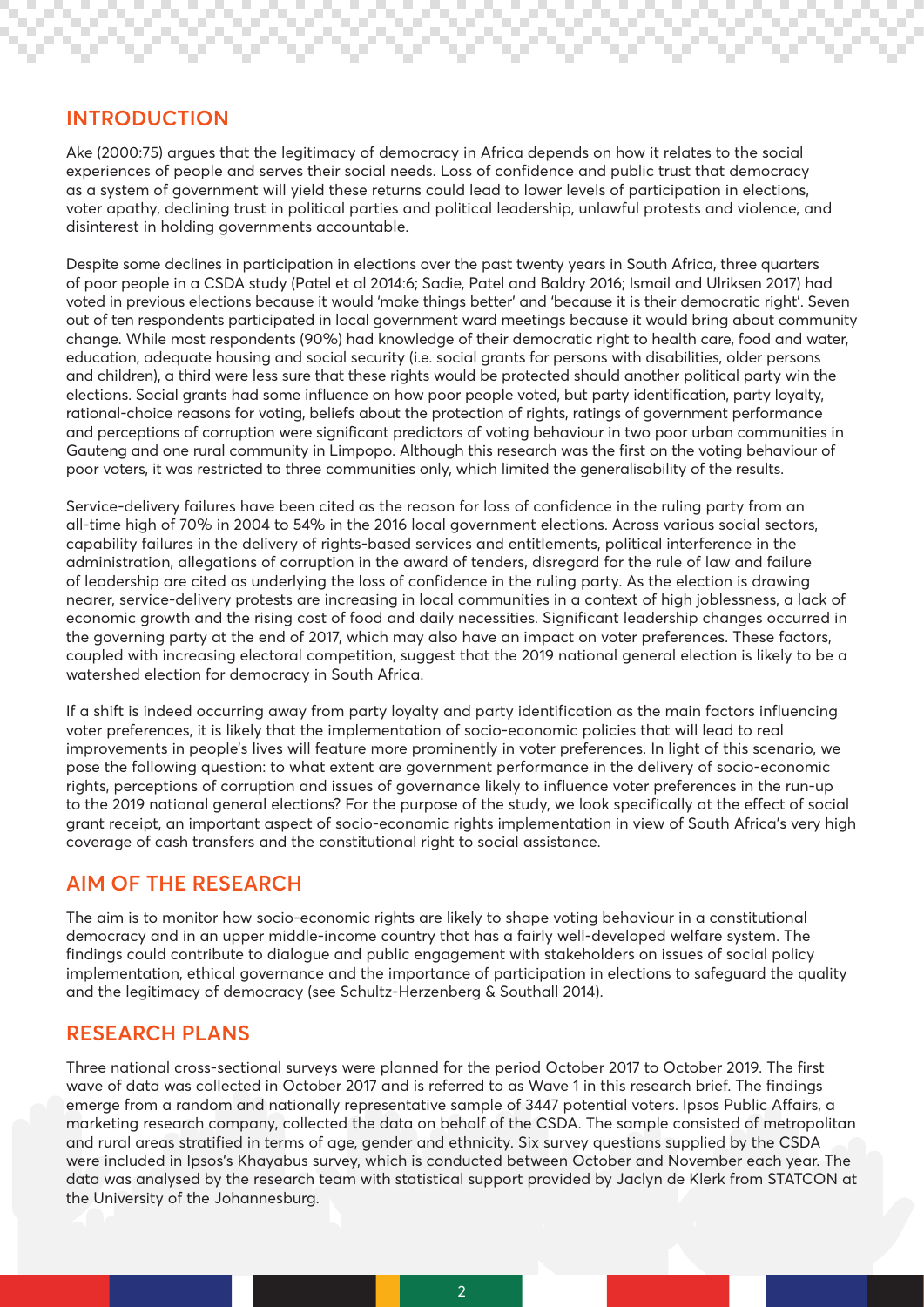The second study conducted in October 2018 and again at the same time in 2019 after the national general elections should yield valuable results on the trends and factors influencing voter preferences and choices over a three-year period.

## **Results: Wave 1, 2017**

## **PROFILE OF PARTICIPANTS**

Our sample included 3390 respondents. Of the total, 75% reside in urban areas and 25% in rural areas. This corresponds with the national urban–rural split.1 There was an equal percentage of male and female respondents. Most respondents were aged between 18 and 34 years (49%), with 43% aged between 35 and 59 years, while 7% were older than 60 years. Of the total, 75% of respondents were black, 11% coloured, 11% white and 3% Indian/Asian. Most respondents were working (49%) as opposed to not working (19%) or unemployed2 (32%).

Respondents in the sample were largely poor and fell into the lower middle-income bands. Of all the respondents, 53% earned less than R8 000 as their total monthly income.3 38% of the respondents refused to answer. Only 6% of respondents earned more than R10 000 per month.

Regarding education, 50% of respondents have Grade 12 as the highest level of education; 28% have secondary school as the highest level; 4% have primary school. 4% of respondents have an artisan's certificate; 6% have a technikon diploma and only 4% have a university degree.

|                                        | Percent |
|----------------------------------------|---------|
| 1 - No schooling                       | 0,7     |
| 2 - Some primary school                | 2,2     |
| 3 - Primary school completed           | 3,9     |
| 4 - Some high school                   | 28,4    |
| 5 - Matric / Grade 12                  | 50,2    |
| 6 - Artisan's certificate obtained     | 3,9     |
| 7 - Technikon diploma/degree completed | 6,3     |
| 8 - University degree completed        | 3,5     |
| 9 - Professional                       | 0,4     |
| 10 - Technical                         | 0,4     |
| 11 - Secretarial                       | 0,2     |
| Total                                  | 100,0   |

#### **Table 1: Highest level of education received**

## **REASONS FOR VOTER PREFERENCES**

When asked which party they would vote for in the next election, most respondents said the African National Congress (ANC) (53%), followed by the Democratic Alliance (DA) (22%) and the Economic Freedom Fighters (EFF) (6%). 5% of respondents said that they would not vote and 6% refused to answer. The most common reason that respondents in the full sample of 3 447 gave for supporting a party was that they *trust the party* (37%), followed by the *party brought freedom and democracy to South Africa* (35%), that they believed the *party would bring a better life* (32%), and that the *party is for everyone* (28%). Employment status, the age of the respondent, whether they lived in an urban or a rural area and the gender of the respondent did not affect the three main reasons selected for why they voted for a particular party.

3

<sup>1</sup> StatsSA, 2015. Findings of the Living Conditions Survey 2014/15. [Online] Available at http://www.statssa.gov.za/publications/Report-03-10-02%20/Report-03-10-02%202015.pdf

 $^{\rm 2}$  Includes unemployed looking for work and unemployed not looking for work.

 $^3$  Total personal monthly income before tax and deductions, including salaries, pensions, income from investments, grants etc.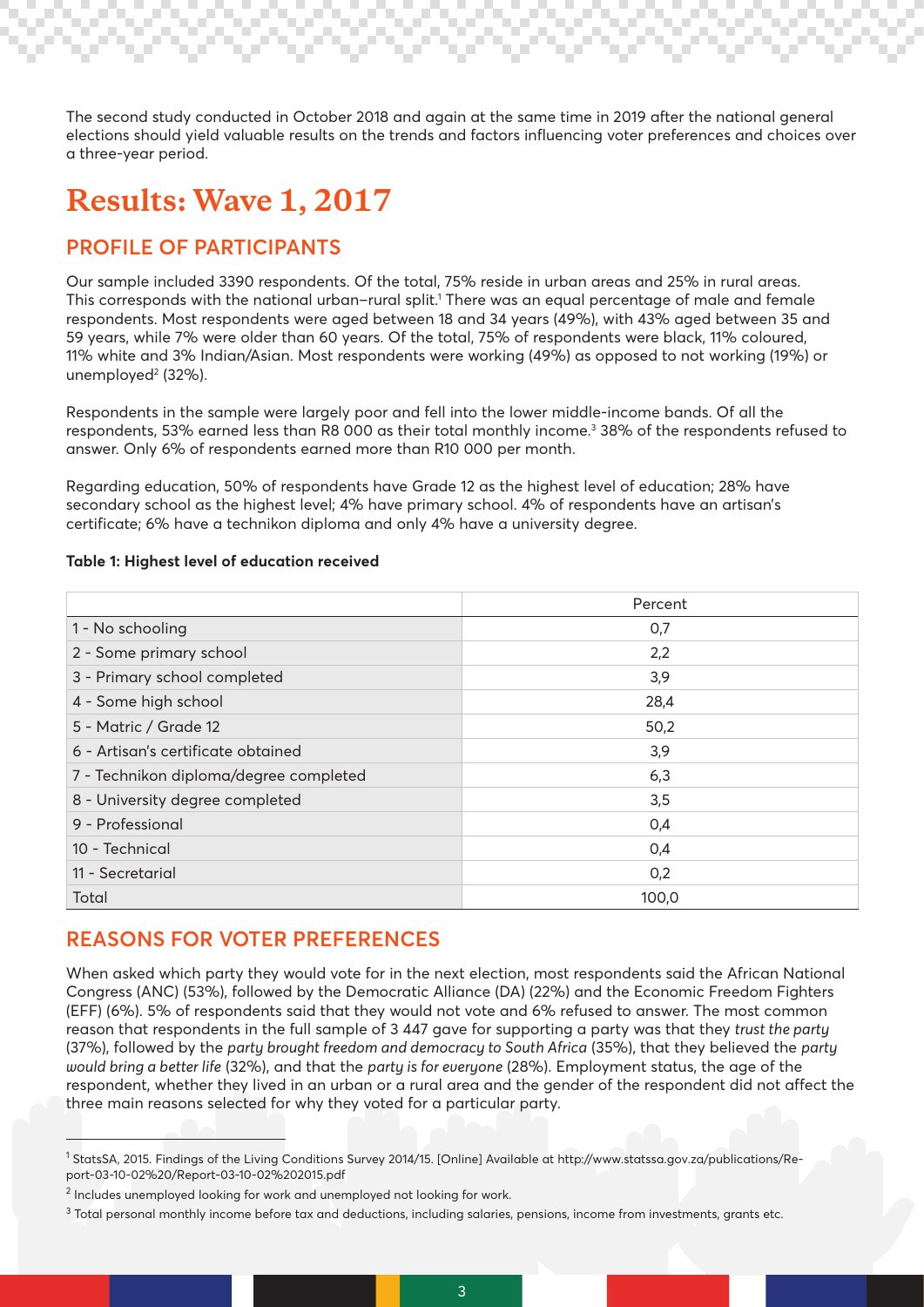Asked whether they receive any grant from the government, 23,9% of respondents answered "Yes". Interestingly, 14,6% of all respondents said that one of the reasons they voted for a particular party was because they "receive a government grant and are afraid that another party will not give [them] a grant". Of the respondents *who receive a grant* from government, 25% gave this as their reason for their party choice.

## **DO VOTERS VALUE DEMOCRATIC RIGHTS OR SOCIO-ECONOMIC WELL-BEING?**

When asked which they consider to be more important: democratic rights or socio-economic well-being, 44,6% said socio-economic well-being, while 42,9% considered democratic rights to be more important.





## **DO VOTERS TRUST IN INSTITUTIONS?**

Trust in institutions is mostly favourable, with the majority of respondents saying that they are very likely or extremely likely to trust in all institutions, with the exception of the presidency (under President Jacob Zuma in October 2017, when the survey was conducted). 56% were not at all likely or not very likely to trust the former president. Lower levels of trust were also expressed for the South African Police Service and Parliament, at 45% respectively, compared to those who expressed some trust in these institutions.



**Figure 2: How likely are you to trust in the following institutions?**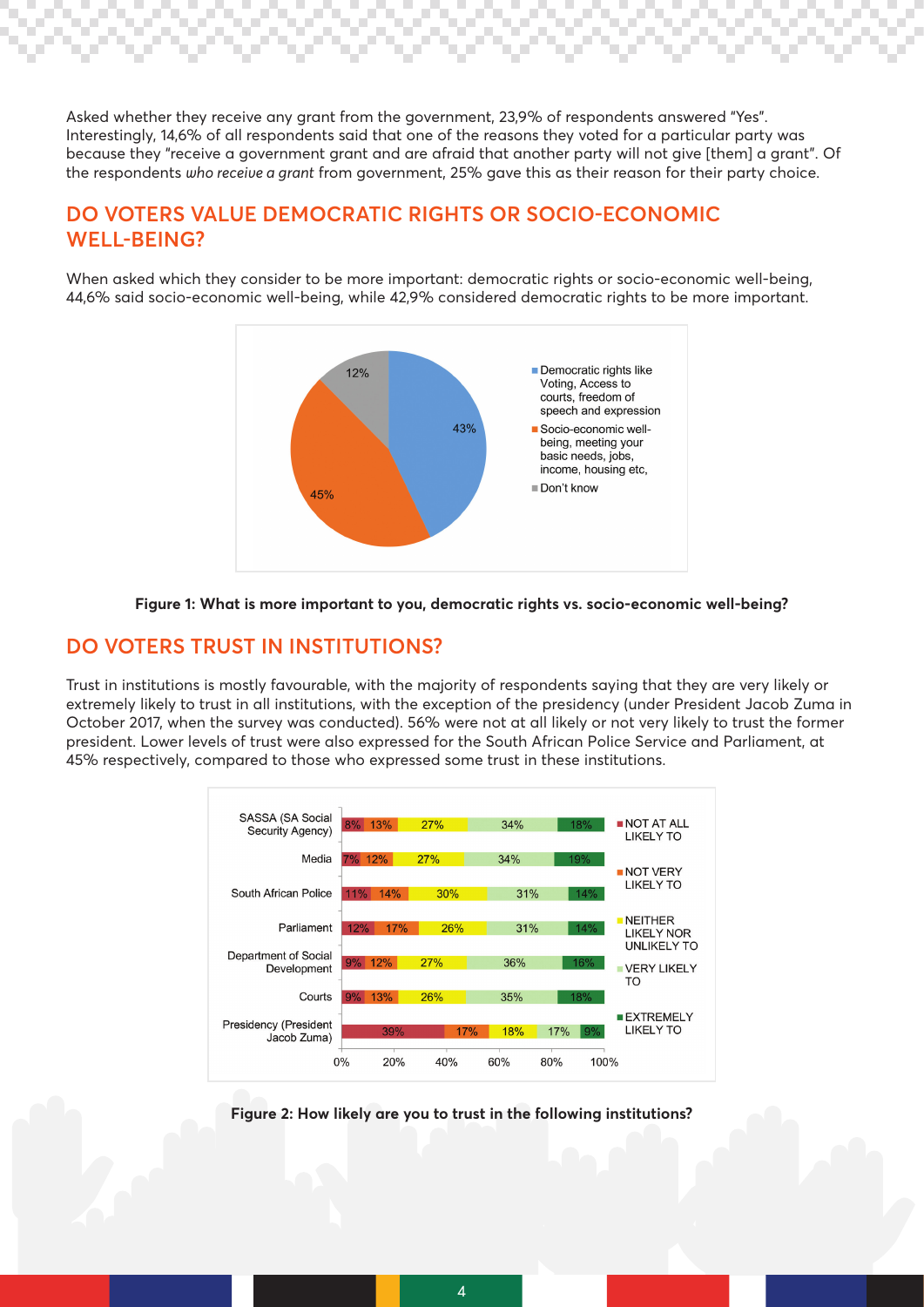## **DO VOTERS THINK CORRUPTION IS INCREASING?**

The vast majority of respondents (76%) held the view that corruption had increased between 2014 and 2017.



#### **Figure 3: Do you think that corruption has increased in South Africa since three years ago, that is, since 2014?**

## **WHICH FACTORS ARE LIKELY TO MATTER IN VOTER PREFERENCES?**

Exploratory factor analysis is a statistical procedure used to determine which factors are likely to influence voter choices. The procedure followed is described briefly, and the results are then presented.

#### **EXPLORATORY FACTOR ANALYSIS PROCEDURE**

To measure perception of governance (trust in institutions) among the respondents, we constructed a variable by calculating the average score across all seven questions that measure a respondent's trust in institutions. We conducted a factor analysis to test whether the set of questions about trust in institutions can be used to provide a composite indication of trust levels.

The question asks respondents "*… how much [do] you trust each institution, would you say that you are 1 – Not at all likely to, 2 – Not very likely to, 3 – Neither likely nor unlikely to, 4 – Very likely to, or 5 – Extremely likely to …*

- *• Trust the Presidency (President Jacob Zuma)*
- *• Trust the Courts*
- *• Trust the Department of Social Development*
- *• Trust Parliament*
- *• Trust the South African Police*
- *• Trust the Media*
- *• Trust SASSA (SA Social Security Agency)?*"

No reverse scoring was necessary, since all questions measure trust on a spectrum from Not at All Likely to trust in the institution through to Extremely Likely to trust in the institution.

We then used the Kaiser-Meyer-Oklin Measure of Sampling Adequacy to check whether the items were suitable for factor analysis. The Kaiser-Meyer-Oklin value measured 0,9, exceeding the recommended value of 0,6 (Kaiser 1974) and Bartlett's Test of Sphericity (Bartlett 1954) reached statistical significance. The result supported the factorability of the correlation matrix. Inspection of the correlation matrix revealed the presence of coefficients of 0,3 and above.

We checked for weak items using the anti-image correlation test. All items had MSA4 values above 0,6, and therefore it was not necessary to remove any item from the factors constructed. We expected the communalities at extraction test. Low values (less than 0,3) could indicate that the item does not fit well with the other items in its component. Despite a low score for the question on trust in the presidency, this item was retained, as its MSA value was considered satisfactory.

We found that of the total variance in the model, 58% is explained by the constructed factor for Governance.

<sup>4</sup> Measures of Sampling Adequacy.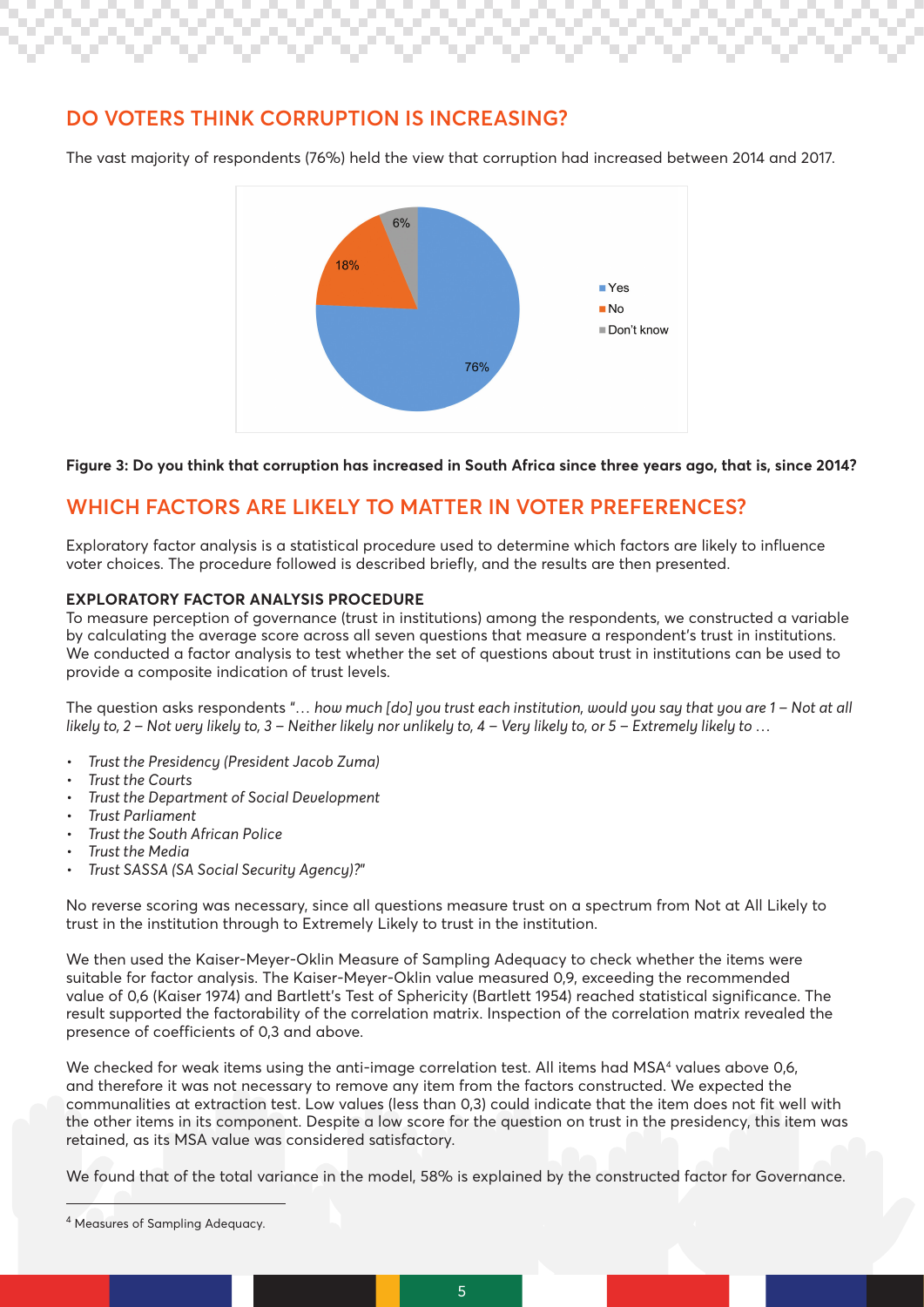We tested the reliability of the items in measuring trust in institutions using Cronbach's Alpha, which measured 0,873. According to Pavot, Diener, Colvin and Sandvik (1991) there is good internal consistency with a Cronbach alpha coefficient reported of at least 0,85. This factor is therefore a reliable measure of trust in institutions (which we term here "governance").

## **DOES SOCIAL GRANT RECEIPT MATTER IN VOTER PREFERENCES?**

We compared respondents who received a grant from the government to those who did not. We tested whether the receipt of a grant impacted the respondents' choice of party – voting for the ANC or an opposition party. Of the respondents who received a grant from the government, 73% said that they would vote ANC, while 27% said that they would vote for an opposition party.5 Of the respondents who did not receive any government grant, 61% said they would vote ANC, while 39% said that they would vote for an opposition party.



#### **Figure 4: Comparison of grant recipients vs. non-recipients in voting choice**

Using Fisher's Exact Test, we show that there is a statistically significant difference between grant recipients and non-recipients in terms of voter choice. The Fisher's Exact Test p-value is 0,000. Those who received a grant were more likely to vote for the ANC than those who did not. The magnitude of the effect, however, is small. The phi coefficient value is 0,107. This is considered small using Cohen's (1988) criteria of 0,10 for small effect; 0,30 for medium effect; and 0,50 for large effect. Both recipients and non-recipients were more likely to vote for the ANC than for an opposition party.

We did the same test to compare male and female respondents, disaggregated into grant recipients and nonrecipients, in terms of voter choice. In our sample, 151 males receive a grant (compared to 1235 non-recipients) and 534 females receive a grant (compared to 880 non-recipients). For males, 64% of non-recipients vote ANC, whereas 72% of grant recipients vote ANC. For females, 56% of non-recipients vote ANC compared to 73% of grant recipients.



**Figure 5: Comparison of male vs. female grant recipients and non-recipients, in terms of voter choice**

 $^5$  We exclude from the analysis respondents who said they will not vote or refused to disclose voting party choice.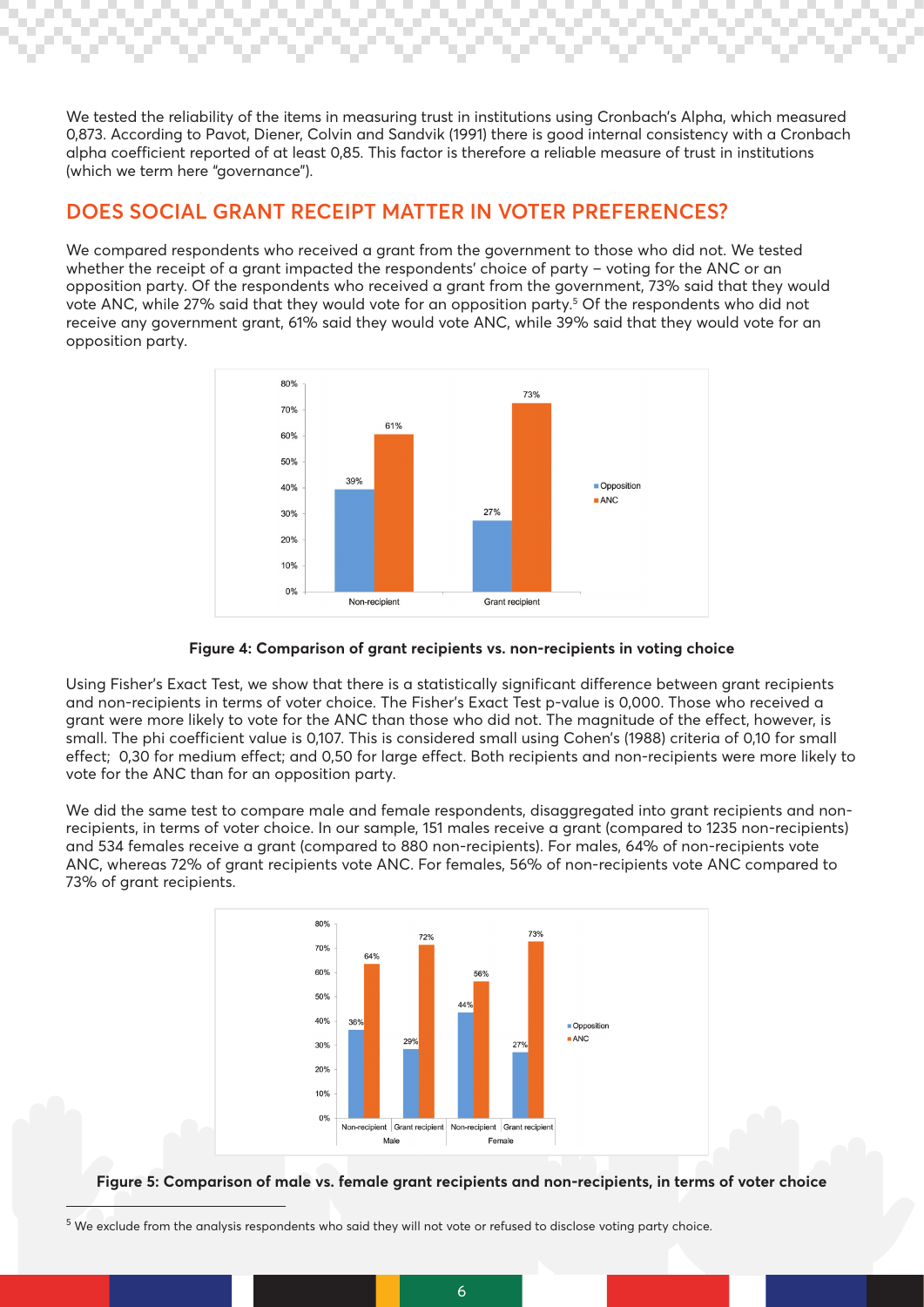We found no statistically significant difference between male grant recipients and non-recipients in voter choice; Fisher's Exact Test p-value measured 0,059. But for females, there was a statistically significant difference between grant recipients and non-recipients in terms of voter choice; Fisher's Exact Test p-value measured 0,000 for female recipients and non-recipients. Again, the magnitude of the effect is small, with the phi coefficient value measuring 0,165.

#### **DOES AGE MATTER IN VOTER PREFERENCES?**

Next we compared whether there was a statistically significant difference in how the respondents of different age groups voted. We compared three age groups: 18-34 years, 35-60 years and older than 60 years. In the youngest group, 65% vote ANC. In the middle-aged group, 62% vote ANC. In the oldest group, 64% vote ANC. We found no statistically significant difference in terms of voting choice of ANC or opposition party across the three age groups.



#### **Figure 6: Comparison of young, middle-aged and old respondents in voter choice**

## **THE PREDICTIVE VALUE OF OUR MODEL**

We used a logistic regression as a predictive analysis to test the impact of three constructed independent variables – perception of the importance of socio-economic rights protection, perception of governance, and perception of corruption – on the likelihood that a respondent would vote for the ANC or an opposition party.

We constructed the independent variables as follows:

**Perception of governance:** We assigned an average score to each respondent such that scores range from 1 to 5 (*Not at all likely* to *Extremely likely* to trust in institutions), for the question "*… how much [do] you trust each institution, would you say that you are 1 – Not at all likely to, 2 – Not very likely to, 3 – Neither likely nor unlikely to, 4 – Very likely to, or 5 – Extremely likely to …* 

- *• Trust the Presidency (President Jacob Zuma)*
- *• Trust the Courts*
- *• Trust the Department of Social Development*
- *• Trust Parliament*
- *• Trust the South African Police*
- *• Trust the Media*
- *• Trust SASSA (SA Social Security Agency)?*"

**Perception of the importance of socio-economic rights protection:** Using the question "*which ONE is closest to your opinion, even if you don't fully agree, please choose one that is most important to you: (i) Democratic rights like voting, access to courts, freedom of speech and expression or (ii) Socio-economic well-being, meeting your basic needs, jobs, income, housing etc.*", we assigned 1 if socio-economic well-being (statement 2) was more important.

**Perception of corruption:** Using the question "*There is a lot of talk about corruption in our country. Do you think that corruption has increased in South Africa since three years ago, that is, since 2014?*", we assigned a value of 1 if the respondent answered Yes, and 0 if the respondent answered No.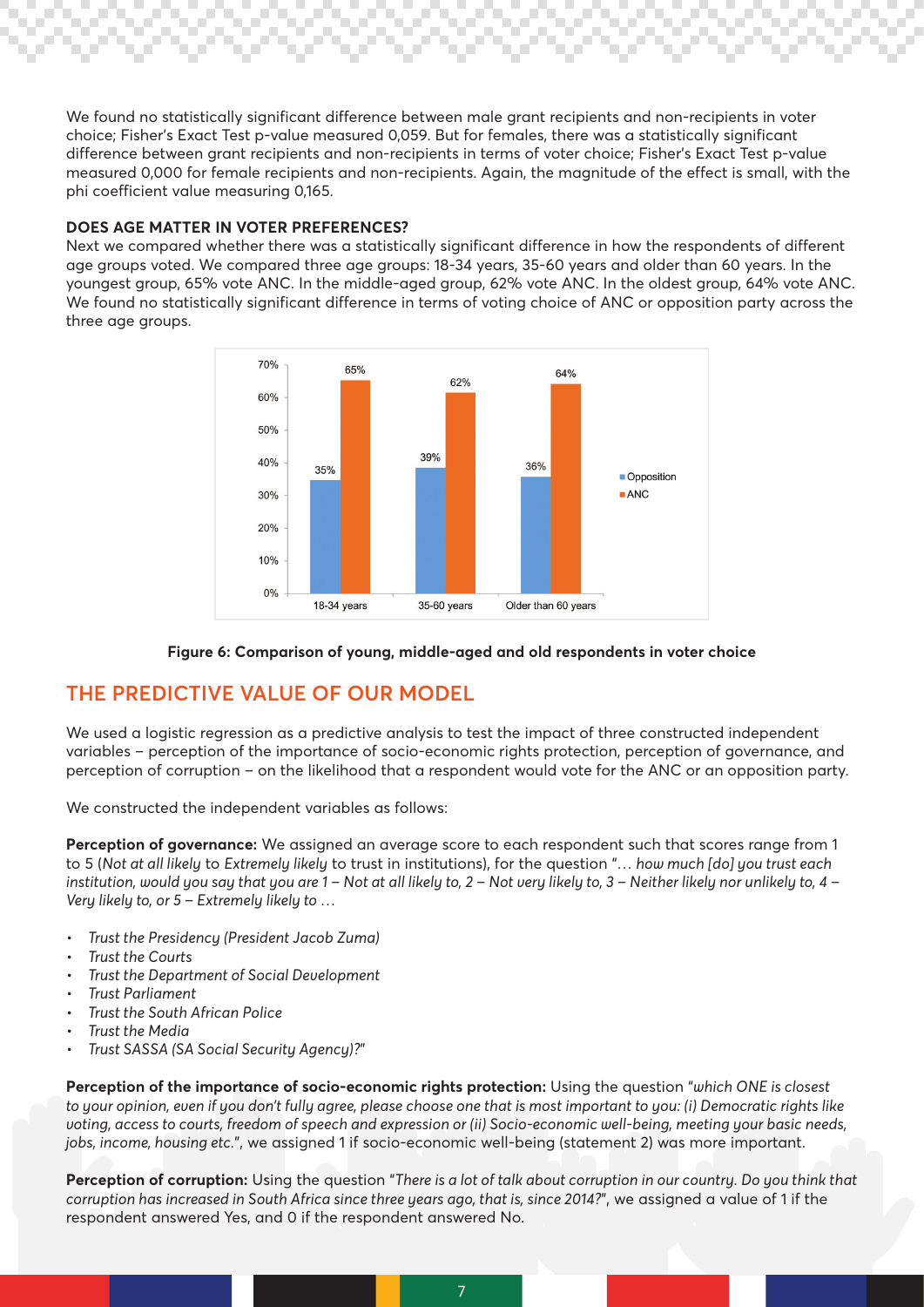Our dependent variable we set as 1 if respondents said that they would vote for the ANC in the next election, and 0 if they said that they would vote for an opposition party. We excluded those who refused to answer or indicated that they would not vote.

We included variables to control for: age, race, income level, urban versus rural, gender, work status, education level, grant recipient versus non-recipient and whether recipients answered that their reason for party choice was that they received a grant from the government which they feared they would not receive if another party took power.

We tested for multicollinearity to confirm that the correlation between independent variables in the model was not too high. We measured VIF (variance inflation factor) and tolerance. Tolerance measures how much variability of the specified independent variable is not explained by the other independent variables in the model. Tolerance is measured between 0 and 1, with values closer to 1 showing the absence of collinearity concerns. VIF is the inverse of the tolerance value. The VIF values examined were close to 1, which is acceptable. We were satisfied that there were no concerns of collinearity in our model and that the regression coefficients rendered below were indeed the factors that were the likely predictors of voter preferences.

| Coefficients <sup>a</sup> |                                |           |            |  |  |  |
|---------------------------|--------------------------------|-----------|------------|--|--|--|
|                           | <b>Collinearity Statistics</b> |           |            |  |  |  |
| Model                     |                                | Tolerance | <b>VIF</b> |  |  |  |
| 1                         | Governance                     | 0,893     | 1,120      |  |  |  |
|                           | SocEcRights                    | 0,983     | 1,018      |  |  |  |
|                           | Corruption                     | 0,972     | 1,029      |  |  |  |
|                           | Age                            | 0,768     | 1,302      |  |  |  |
|                           | White                          | 0,862     | 1,160      |  |  |  |
|                           | <b>IndAsian</b>                | 0,961     | 1,041      |  |  |  |
|                           | Coloured                       | 0,940     | 1,064      |  |  |  |
|                           | Income                         | 0,469     | 2,131      |  |  |  |
|                           | Area                           | 0,870     | 1,149      |  |  |  |
|                           | NotWorking                     | 0,665     | 1,503      |  |  |  |
|                           | Unemployed                     | 0,508     | 1,967      |  |  |  |
|                           | Education                      | 0,738     | 1,354      |  |  |  |
|                           | Gender                         | 0,891     | 1,122      |  |  |  |
|                           | Grant                          | 0,673     | 1,485      |  |  |  |
|                           | Fear of Loss of Grant          | 0,923     | 1,083      |  |  |  |

#### Table 2: Coefficients<sup>a</sup>

a. Dependent Variable: Vote

Table 3: Model summary shows the results for the R-square test to test the usefulness of the model. We used Cox & Snell R Square and Nagelkerke R Square values to assess the amount of variation in the dependent variable that is explained by the model. The R-square value measured 0,274 using the Cox & Snell test and 0,381 using the Nagelkerke test. This suggests that between 27,4% and 38,1% of the variability in voting choice is explained by the set of variables in the model.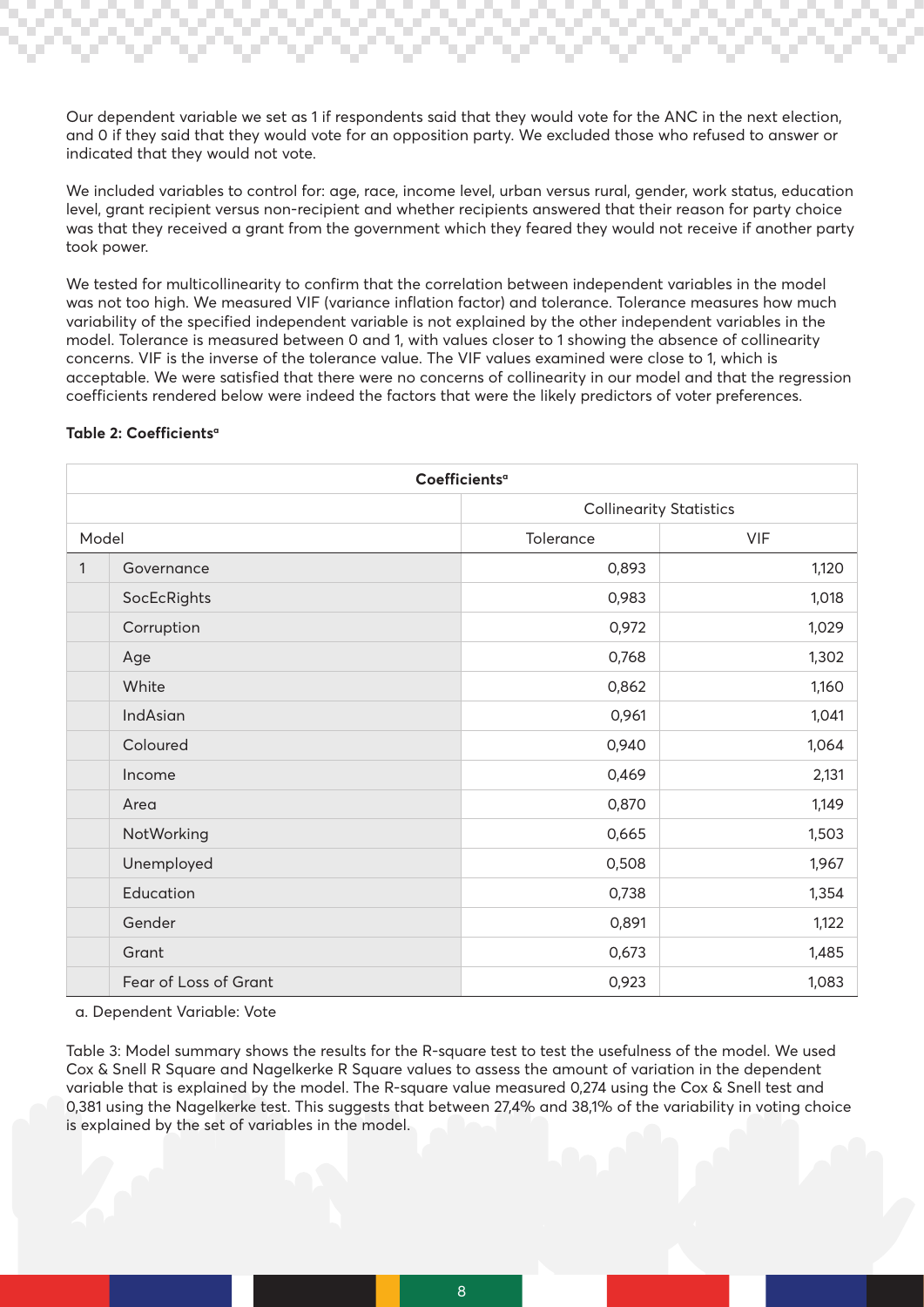#### **Table 3: Model summary**

| Step | -2 Log likelihood | Cox & Snell R Square | Nagelkerke R Square |  |
|------|-------------------|----------------------|---------------------|--|
|      | 1516.909a ⊦       | 0.274                | 0.381               |  |

a. Estimation terminated at iteration number 5 because parameter estimates changed by less than .001.

| <b>Model Summary</b> |                   |                      |                     |  |  |  |
|----------------------|-------------------|----------------------|---------------------|--|--|--|
| Step                 | -2 Log likelihood | Cox & Snell R Square | Nagelkerke R Square |  |  |  |
|                      | 1516.909a         | 0.274                | 0.381               |  |  |  |

a. Estimation terminated at iteration number 5 because parameter estimates changed by less than .001.

Table 4: Variables in the equation below show the results from the logistic regression, which tells us about the contribution or importance of each of the predictor variables. 1794 cases were excluded from our analysis due to missing data. The analysis was therefore conducted on 1596 cases.

## **FINDINGS OF THE REGRESSION MODEL**

Perception of governance, perception of socio-economic rights protection and perception of corruption are all shown to be significant in determining whether a respondent votes for the ANC or an opposition party. Age, race, education, gender and whether respondents said they voted for a particular party because they received a grant and were afraid the grant would not be provided by another party in power were all shown to be statistically significant. Receipt of a grant from government was not found to contribute significantly to the model.

|                     |                          |          |       | 95% C.I.for EXP(B) |              |       |        |       |       |
|---------------------|--------------------------|----------|-------|--------------------|--------------|-------|--------|-------|-------|
|                     |                          | B        | S.E.  | Wald               | df           | Sig.  | Exp(B) | Lower | Upper |
| Step 1 <sup>a</sup> | Governance               | 0,335    | 0,071 | 22,067             | 1            | 0,000 | 1,398  | 1,216 | 1,608 |
|                     | SocEcRights              | $-0,493$ | 0,130 | 14,271             | 1            | 0,000 | 0,611  | 0,473 | 0,789 |
|                     | Corruption               | $-0,595$ | 0,176 | 11,389             | 1            | 0,001 | 0,552  | 0,391 | 0,779 |
|                     | Age                      | 0,015    | 0,006 | 7,660              | 1            | 0,006 | 1,015  | 1,004 | 1,027 |
|                     | White                    | $-3,143$ | 0,270 | 135,046            | 1            | 0,000 | 0,043  | 0,025 | 0,073 |
|                     | IndAsian                 | $-2,783$ | 0,451 | 38,093             | 1            | 0,000 | 0,062  | 0,026 | 0,150 |
|                     | Coloured                 | $-2,348$ | 0,227 | 107,242            | 1            | 0,000 | 0,096  | 0,061 | 0,149 |
|                     | Income                   | $-0,001$ | 0,011 | 0,017              | 1            | 0,897 | 0,999  | 0,976 | 1,021 |
|                     | Area                     | $-0,178$ | 0,165 | 1,173              | 1            | 0,279 | 0,837  | 0,606 | 1,155 |
|                     | NotWorking               | $-0,205$ | 0,211 | 0,945              | 1            | 0,331 | 0,814  | 0,538 | 1,232 |
|                     | Unemployed               | $-0,087$ | 0,196 | 0,200              | 1            | 0,655 | 0,916  | 0,624 | 1,345 |
|                     | Education                | $-0,184$ | 0,068 | 7,338              | 1            | 0,007 | 0,832  | 0,728 | 0,950 |
|                     | Gender                   | $-0,285$ | 0,136 | 4,372              | 1            | 0,037 | 0,752  | 0,576 | 0,982 |
|                     | Grant                    | 0,065    | 0,181 | 0,128              | 1            | 0,721 | 1,067  | 0,749 | 1,520 |
|                     | Fear of Loss of<br>Grant | 0,987    | 0,227 | 18,896             | $\mathbf{1}$ | 0,000 | 2,684  | 1,720 | 4,190 |
|                     | Constant                 | 1,909    | 0,631 | 9,148              | 1            | 0,002 | 6,744  |       |       |

#### **Table 4: Variables in the equation**

a. Variable(s) entered on step 1: Governance, SocEcRights, Corruption, Age, White, IndAsian, Coloured, rIncome, rArea, NotWorking, Unemployed, Education, Gender, rGrant, QUJ101.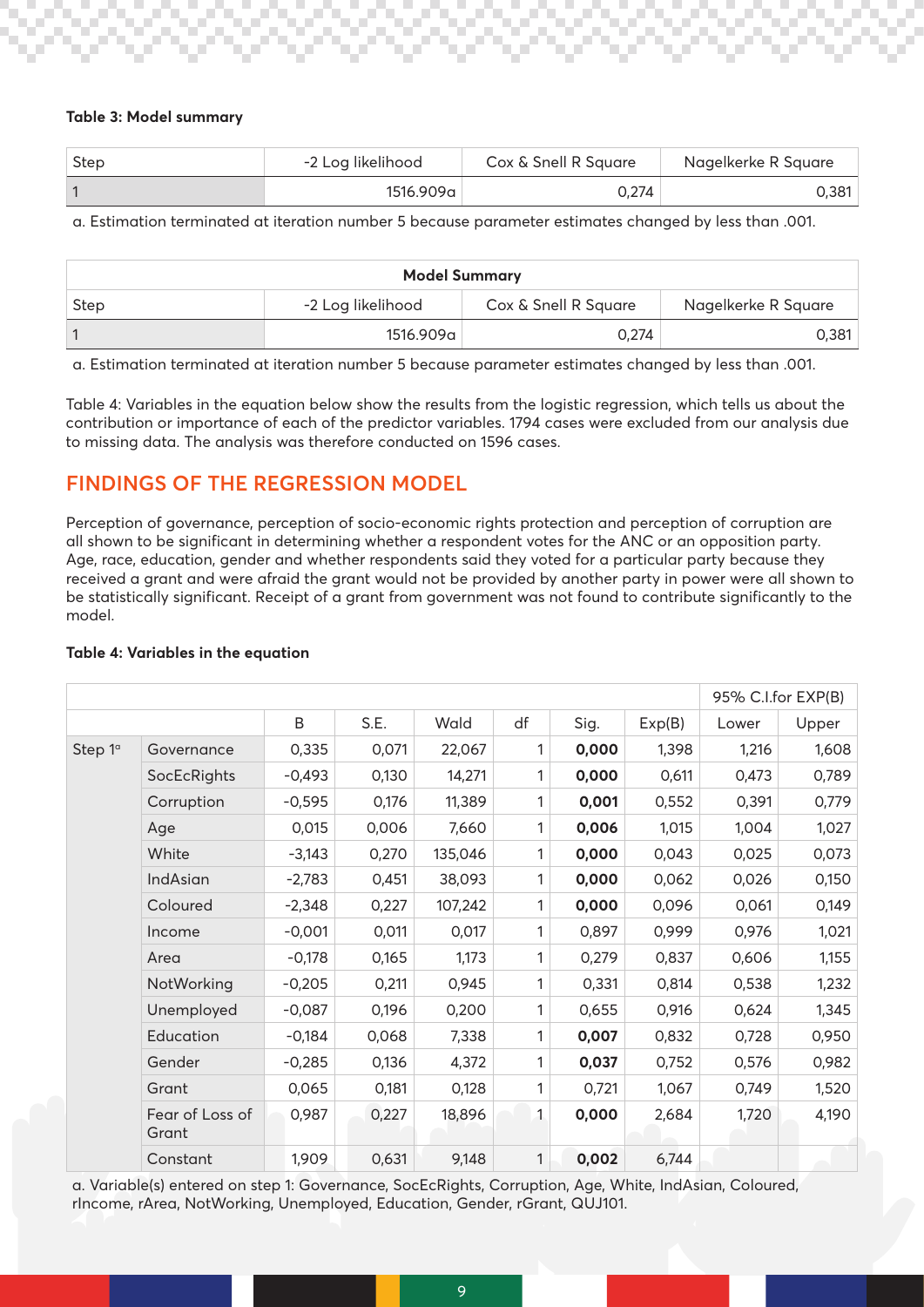The higher the perception of governance (i.e. the higher the trust in institutions a respondent held) the more likely the respondent would be to vote for the ANC. The odds of a respondent voting for the ANC increase by a factor of 1,398 for each additional unit of trust in institutions the respondent held, all other factors being equal.

Respondents who said socio-economic well-being was more important than democratic rights were less likely to vote for the ANC. The odds of a respondent voting for the ANC decreased by a factor of 0,611 if the respondent considered socio-economic well-being more important than democratic rights, all other factors being equal.

Respondents who believed that corruption had increased in the last three years (since 2014) were less likely to vote for the ANC than those who did not believe corruption had increased. The odds of a respondent voting for the ANC decreased by a factor of 0,552 if the respondent believed that corruption had increased in the past three years (since 2014), all other factors being equal.

For each additional year in age, the odds of a respondent voting for the ANC increased by a factor of 1,015, all other factors being equal.

Compared to black respondents, the odds of a white respondent voting for the ANC, decreased by a factor of 0,043. Compared to black respondents, the odds of an Indian/Asian respondent voting for the ANC decreased by a factor of 0,062, and the odds of a coloured respondent voting for the ANC decreased by a factor of 0,096, all other factors being equal.

Female respondents are less likely than male respondents to vote for the ANC in the next election. The odds of a female respondent voting for the ANC decreased by a factor of 0,752 compared to male respondents, all other factors being equal.

For respondents who said that the reason they voted for a particular party was because they received a grant from government and feared that this grant would not be paid if they voted for another party, the odds of voting for the ANC increased by a factor of 2,526 compared to those who cited another reason for their party choice.

When we reran the model including an additional variable to indicate whether recipients answered that their reason for party choice was that they believed the party "brought freedom and democracy", we found that this variable was not significant in the logistic regression. We therefore do not include this variation of the model in the analysis. The reason the additional variable is not statistically significant may be explained by the design of the question, which did not specifically test party identification as a reason for voter choice. Instead, respondents were asked an open-ended question on the reason for party choice and answers were coded according to the respondents' unprompted response.

## **CONCLUSIONS**

The first wave of data collected towards the end of 2017 occurred at the height of the leadership contestation in the governing party and amid public outcry about state capture, corruption and the downgrade in the investment status of the country. The study shows that key shifts are indeed occurring in voter preferences that could influence the political landscape of the country. First is that support continued to decline for the ANC to 53%. Should this trend continue, and should support for the ANC fall below 50%, it is unlikely that the two opposition parties with significant electoral support will achieve a majority. This will pave the way for the emergence of a coalition government as early as 2019.

Second, the reasons for voter choice are beginning to shift. Trust in the party emerged as the main reason for voting for a particular political party (37%). Although the reason for choosing a party on the basis that it brought freedom and democracy was still important to prospective voters (35%), the likelihood that a party will bring a better life was a close third (32%). Also important to some voters (28%) is how inclusive a party is for some voters. These reasons for party preference were not affected by the employment status, age, gender and the urban/rural location of potential voters.

Third, although 86% of all respondents did not think that receipt of a social grant mattered in their voting preferences, this was not the case for social grant beneficiaries. A quarter of social grant beneficiaries indicated that fears that they could lose their social grants if they voted for another party were influential in their choices.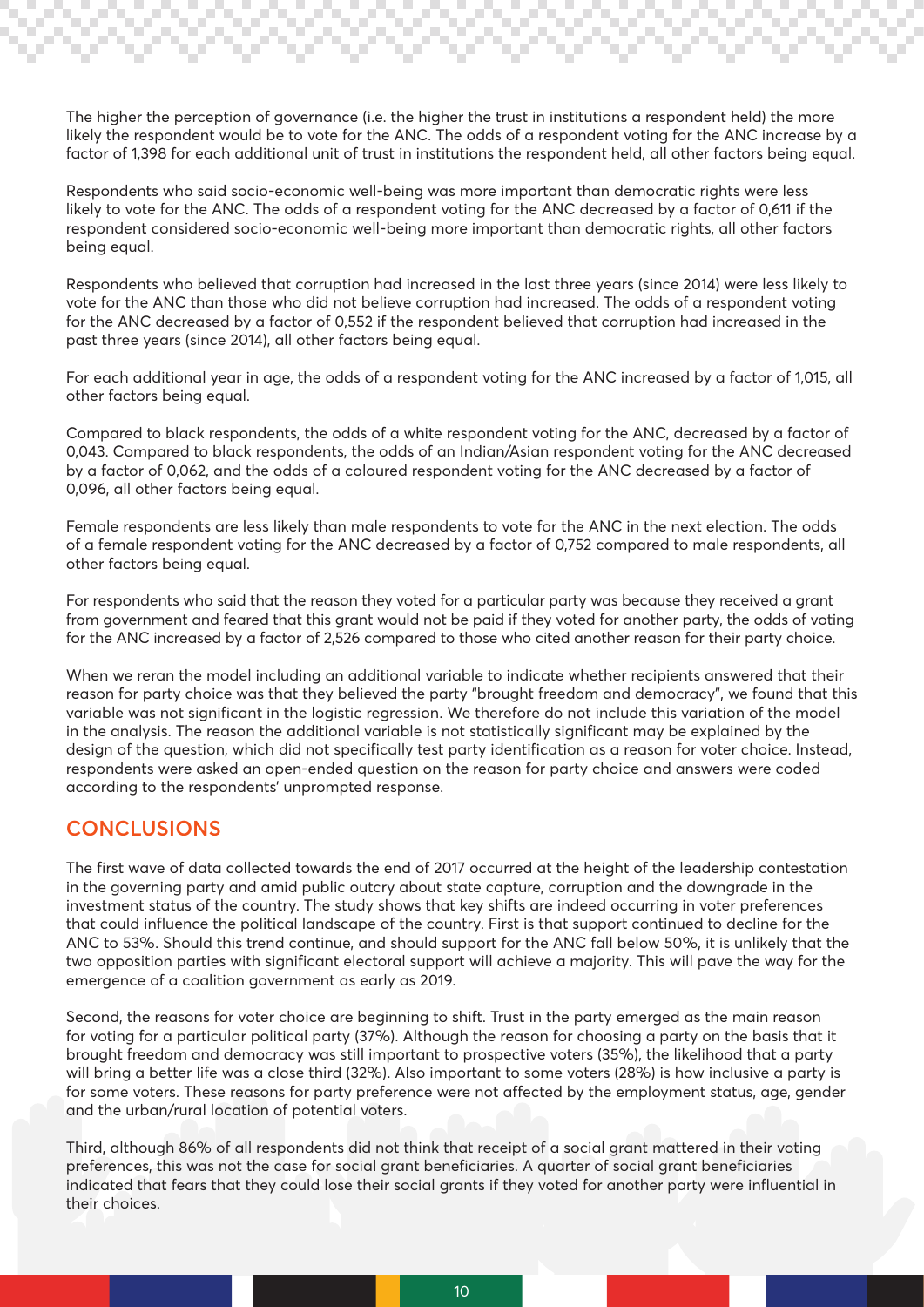Fourth, our regression model included a range of factors that were likely predictors of the voting preferences of voters in Wave 1. The most significant predictors were related to their perception of (a) governance, (b) socio-economic rights protection, and (c) corruption. These factors were all highly significant in determining whether a respondent votes for the ANC or for an opposition party. Voters who have a negative perception of governance and corruption were more likely to vote for the opposition. Perceived weaknesses in protecting socio-economic rights due to a lack of jobs, income and poor housing delivery were less likely to influence voting for the governing party. Furthermore, factors such as age, race, education, gender and whether respondents said that they voted for a particular party because they received a grant and were afraid they would lose their grant if another party came to power were all shown to be statistically significant in the analysis model of the study. However, receipt of a social grant in itself was not found to contribute significantly to the model.

Finally, female respondents are less likely than male respondents to vote for the ANC in the next election. The odds of a female respondent voting for the ANC decreased by a factor of 0,752 compared to male respondents.

We conclude that while voter preferences are still driven by support for the party of liberation, other factors are becoming increasingly important as we move closer to the 2019 national general elections. These factors are socio-economic rights protection and implementation, trust in government institutions, trust in the president of the country, issues of governance and the perception of increased corruption. Female voters appeared to be more discerning in the exercise of their electoral choices. Determining why this is the case would require further research.

The second wave of the study is in progress and these trends will be assessed over time using the same statistical procedures in the model. Since many changes have occurred since the Wave 1 survey data was collected, the Wave 2 study will provide insight into the effects of these changes on voter preferences. For instance, will the leadership changes in the governing party and the presidency, including efforts to expose corruption, lead to changes in voter preferences? We find support for Ake's (2000) thesis that people's electoral choices and participation in elections are influenced by the potential of democracies to meet their needs and are shaped by their real-life experiences.

## **REFERENCES**

**Ake, C.** (2000). The Feasibility of Democracy in Africa. Senegal: CODESRIA

**Bartlett, M.S.** (1954). A note on the multiplying factors for various chi-square approximations. Journal of the Royal Statistical Society.16:296–298.

**Cohen, J.** (1988). Statistical power analysis for the behavioral sciences. 2nd.

**Ismail, Z. and Ulriksen, M.** (2017). Social Assistance and electoral choice: A citizen's perspective In Patel, L. and Ulriksen (Ed), (2017). Development, Social Policy and Community Action. Cape Town: HSRC Press

**Kaiser, H.** (1974) An index of factorial simplicity. Psychometrika. 39:31–36.

**Pallant, J. F.** (2007). SPSS survival manual: A step-by-step guide to data analysis with SPSS. *New York, NY: McGrath Hill.*

**Patel, L., Sadie, Y. Graham, V., Delany, A. & Baldry, K.** (2014). Voting Behaviour and the Influence of Social Protection. Johannesburg: CSDA, University of Johannesburg. www.uj.ac.za/csda

**Pavot, W., Diener, E. D., Colvin, C. R., & Sandvik, E.** (1991). Further validation of the Satisfaction with Life Scale: Evidence for the cross-method convergence of well-being measures. *Journal of personality assessment, 57*(1), 149-161.

**Sadie, Y., Patel, L. & Baldry, K.** (2016). 'A Comparative Case Study of the Voting Behaviour of Poor People in Three Selected South African Communities'. Journal of African Elections, 15(1): 113-138.

**Schultz-Herzenberg, C. & Southall, R.** (2014). "The party system and political prospects in the wake of election 2014" in Schulz-Herzenberg. C. & Southhall, R. (eds). Election 2014. Johannesburg: Jacana Media and Konrad Adenauer Foundation.